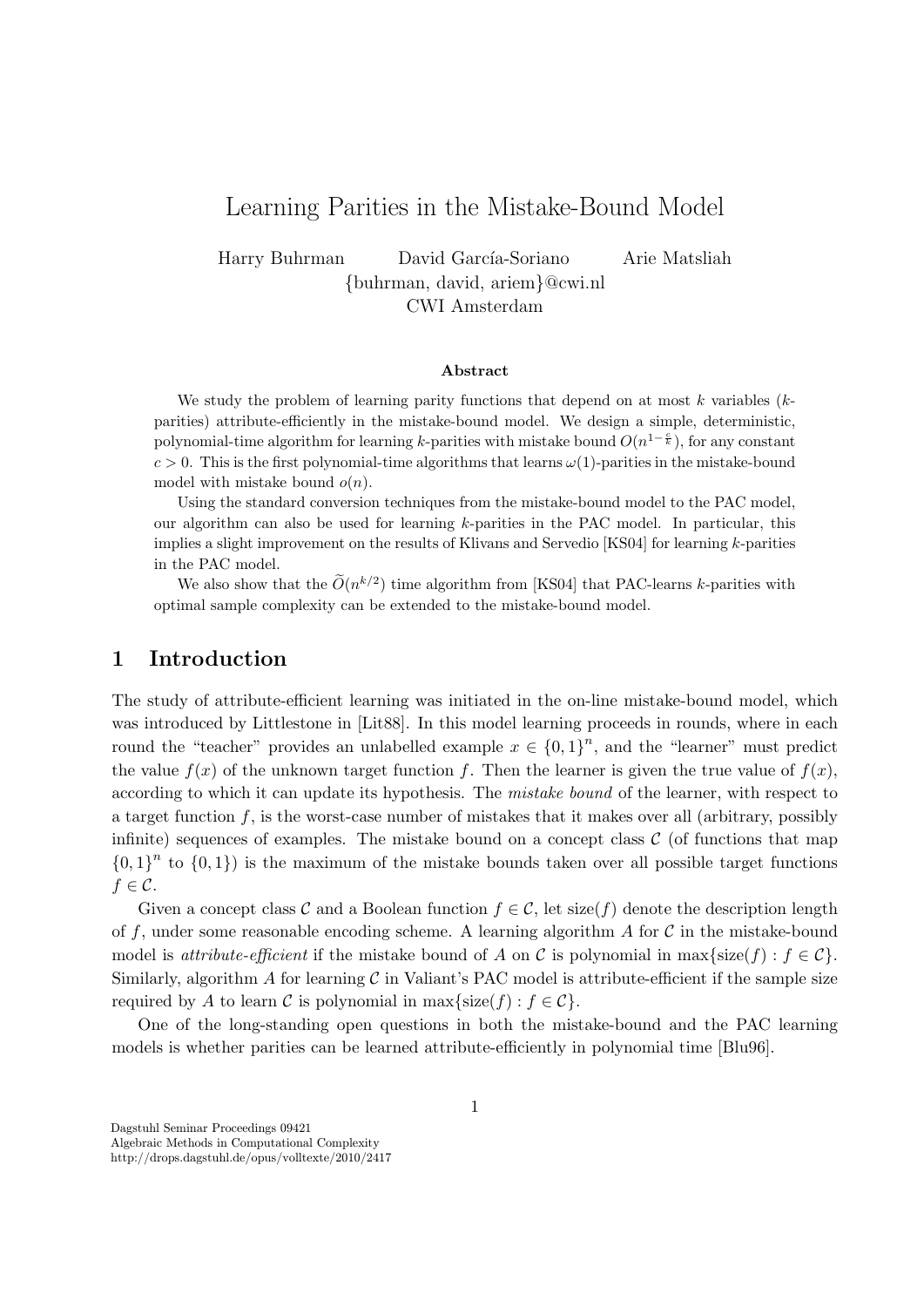There are several standard conversion techniques (see e.g. [Ang88, Lit89]) which can be used to transform any mistake-bound algorithm into a PAC learning algorithm. These transformations preserve the running time of the mistake-bound algorithm, and the sample size required by the PAC algorithm is equal to the mistake bound, up to constant factors that depend on its approximation and confidence parameters.

**Theorem 1.1** ( $[Ang88, Lit89]$ ) Any algorithm A that learns C in the mistake-bound model with mistake bound  $m$  and maximum running time per round  $t$  can be converted into an algorithm  $A'$ that learns C in the PAC model using a sample set of size  $O(\frac{1}{\epsilon}m + \frac{1}{\epsilon})$  $\frac{1}{\epsilon} \log \frac{1}{\delta}$  and running time  $O(\frac{1}{\epsilon}mt+\frac{t}{\epsilon}$  $\frac{t}{\epsilon} \log \frac{1}{\delta}$ , where  $\epsilon$  and  $\delta$  are the approximation and confidence parameters of A'.

These conversion techniques imply that positive results for mistake-bound learning, in particular those given in this paper, directly yield corresponding positive results for PAC learning. We mention here that for the other direction no such conversion is known. In fact, Blum [Blu94] proved that under widely held assumptions (namely, the existence of one-way functions) the mistake-bound model is strictly harder than the PAC model.

## 2 Our results and related work

In this paper we show the first non-trivial algorithm for learning parities in the mistake bound model. In order to state our results formally we need several definitions. Every parity function  $f: \{0,1\}^n \to \{0,1\}$  is associated with a vector  $\tilde{f} \in \{0,1\}^n$  that for every  $x \in \{0,1\}^n$  satisfies  $f(x) = \langle \tilde{f}, x \rangle \triangleq \sum_{i=1}^n \tilde{f}_i x_i \mod 2$ . Learning a parity function can thus be thought of as learning the corresponding *n*-bit vector  $\tilde{f}$ . With a slight abuse of notation, from now on we will denote by f both the parity function  $f: \{0,1\}^n \to \{0,1\}$  and its corresponding vector  $\tilde{f} \in \{0,1\}^n$ . We will also refrain from explicitly mentioning n throughout the paper. The concept class  $PAR(k)$  is defined as the class of all parity functions of Hamming weight at most  $k$ . The description length of any function  $f \in \text{PAR}(k)$  is  $O(k \log n)$ , and thus ideally we would like to have poly $(n)$ -time algorithms which learn  $PAR(k)$  with a mistake bound (respectively sample size) of poly $(k \log n)$ . This would correspond to attribute-efficient learning as defined above.

It is well known that, in exponential time,  $PAR(k)$  can be learned attribute-efficiently in the mistake-bound model (and hence in the PAC model) too. A simple algorithm with mistake bound at most k log n is the halving algorithm. It maintains a set  $\mathcal{H} \subseteq \text{PAR}(k)$  of candidate parity functions, and given an example x, it predicts  $majority\{h(x) : h \in \mathcal{H}\}\$ . Whenever a mistake is made, all (at least  $|\mathcal{H}|/2$  "wrong" candidates are removed from H. If initially the set H was set to be  $\text{PAR}(k)$ , then after at most  $\log |PAR(k)| \leq k \log n$  mistakes the function f is learned. The running time of the halving algorithm is dominated by computing the predicate  $majority{h(x) : h \in \mathcal{H}}$ . Currently the best known implementation for computing this predicate requires  $|PAR(k)| \geq {n \choose k}$  $\binom{n}{k}$  many steps, which is super-polynomial for any  $k \in \omega(1)$ .

On the other hand, with a mistake bound of n (respectively, a sample set of size  $O(n)$ ), parities can be learned straightforwardly in polynomial time by checking, for each new example, whether it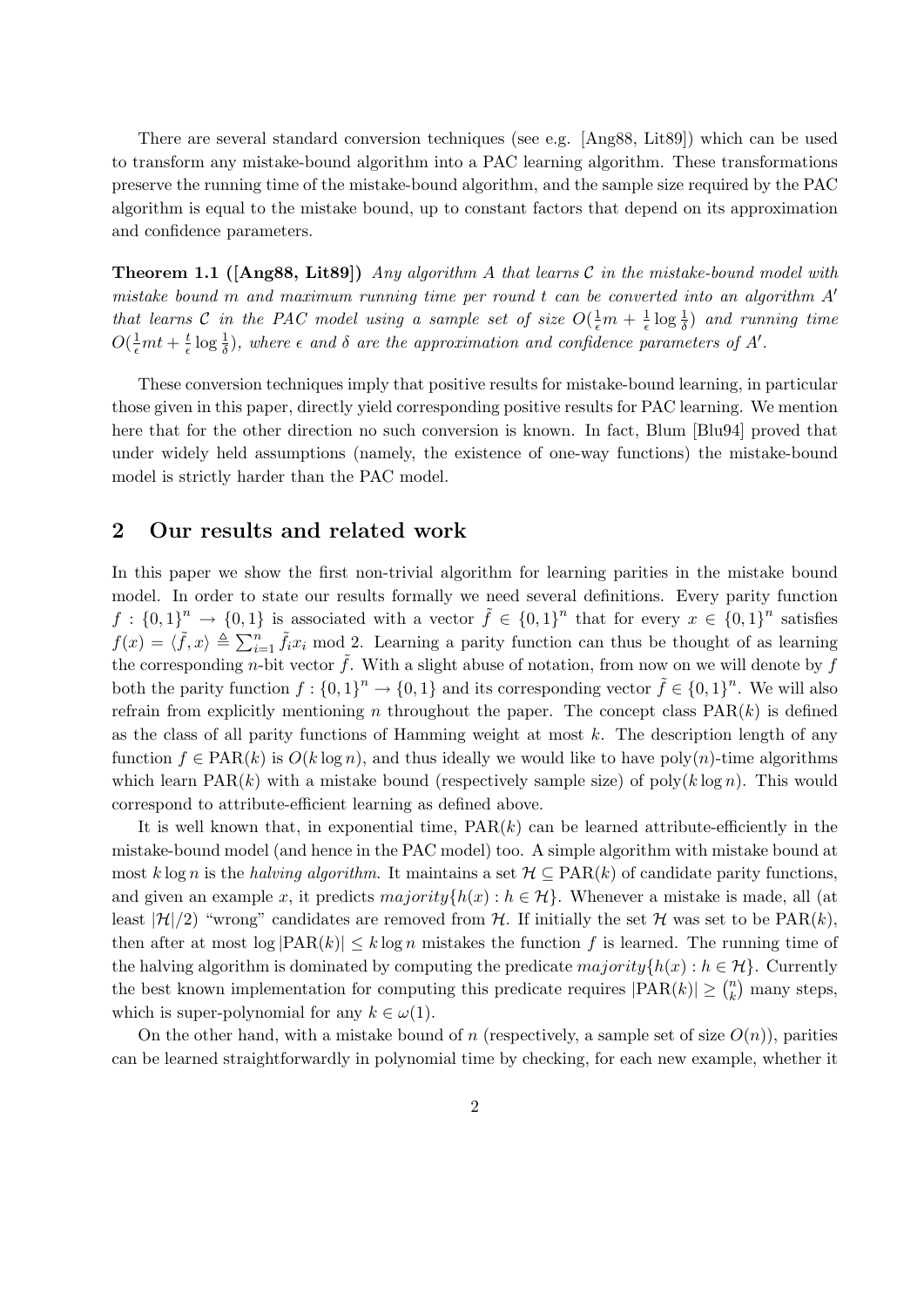is a linear combination of the previous ones. We will call this the trivial algorithm (see also [Blu96]).

Despite the simplicity of these algorithms, no other methods for learning parities in the mistakebound model were known prior to this work. In particular, it was unknown whether  $\omega(1)$ -parities can be learned in polynomial time with  $o(n)$  mistakes. Our main result (stated next) is the first step in this direction.

**Theorem 2.1 (Main result)** Let  $k, t : \mathbb{N} \to \mathbb{N}$  be two functions satisfying  $k(n) \leq t(n) \leq n$ . For every  $n \in \mathbb{N}$  (and the corresponding integers  $k = k(n)$  and  $t = t(n)$ ) there is a deterministic algorithm that learns PAR(k) in the mistake-bound model, with mistake bound  $k\left[\frac{n}{t}\right]$  $\left\lfloor \frac{n}{t} \right\rfloor + \lceil \log \left( \frac{t}{k} \right) \rceil$  $\binom{t}{k}$  and running time per example  $O((\frac{t}{k}))$  $\binom{t}{k} (kn/t)^2$ .

Let us examine a few interesting values for the parameters in Theorem 2.1, and see when  $PAR(k)$  can be efficiently learned with  $o(n)$  mistakes. It follows from the lower bound techniques described in [Lit88] that for  $k = \Omega(n)$  it is impossible to learn PAR(k) with sub-linear mistake bound, even disregarding computational efficiency. So we can only consider the case  $k = o(n)$ . Recall that the running time of the halving algorithm is at least  $\binom{n}{k}$  $\binom{n}{k}$ , which is super-polynomial for any super-constant k, and is  $2^{\Omega(k \log n)}$  for any positive  $k = n^{1-\Omega(1)}$ . In the following we show that, with appropriate parameters, our main theorem can be used to outperform the halving algorithm. Specifically,

- for any  $k = o(\log n)$ , PAR $(k)$  can be learned with  $o(n)$  mistakes in polynomial time;
- for any  $k = o(n)$ , PAR(k) can be learned with  $o(n)$  mistakes in time  $\approx 2^{O(k + \log n)}$ .

The two items above are formalized next.

### Corollary 2.2 (Case  $k \in O(\log n)$ )

For any  $k \in O(\log n)$  and  $c \in \mathbb{N}$  define  $t = t(n) = \lceil \frac{kn^{c/k}}{e} \rceil$  $\frac{e^{i\pi k}}{e}$ . Then PAR(k) can be learned deterministically with mistake bound  $O(n^{1-c/k})$  and running time per round  $O(n^{c+2-2c/k})$ . Consequently (see Theorem 1.1), PAR(k) can be learned deterministically in the PAC model with  $O(n^{1-c/k})$  samples and running time  $O(n^{3+c-(c+2)/k})$ .

In particular, if  $k = o(\log n)$  then the mistake bound (sample size) is  $o(n)$ .

**Corollary 2.3 (Case**  $k \in o(n)$ ) For any  $k \in o(n)$  let  $t = t(n)$  be an arbitrary function in  $\omega(k)$ . Then PAR(k) can be learned deterministically with mistake bound  $O(kn/t + k \log \frac{t}{k}) = o(n)$ , and total running time  $2^{O(k \log \frac{t}{k} + \log n)}$ . Consequently (see Theorem 1.1), PAR(k) can be learned deterministically in the PAC model with  $O(kn/t + k \log \frac{t}{k}) = o(n)$  samples and running time  $2^{O(k \log \frac{t}{k} + \log n)}$ . For example, if  $t = k \log k$  then the running time in both cases is  $2^{O(k \log \log k + \log n)}$ .

In addition to the corollaries above, observe that Theorem 2.1 with  $t = \frac{n}{\log n}$  $\frac{n}{\log n}$  gives the same mistake bound as the halving algorithm with slightly better running time. Similarly, we can obtain the features of the trivial algorithm by setting  $k = t = n<sup>2</sup>$ .

<sup>&</sup>lt;sup>1</sup>Throughout this paper, we assume that the functions  $k(n)$ ,  $t(n)$  are computable in  $O(n^2)$  time.

<sup>&</sup>lt;sup>2</sup>Usually k is a parameter of the concept class (not the algorithm), but it is clear that the class  $PAR(n)$  contains PAR(k) for all  $k \leq n$ .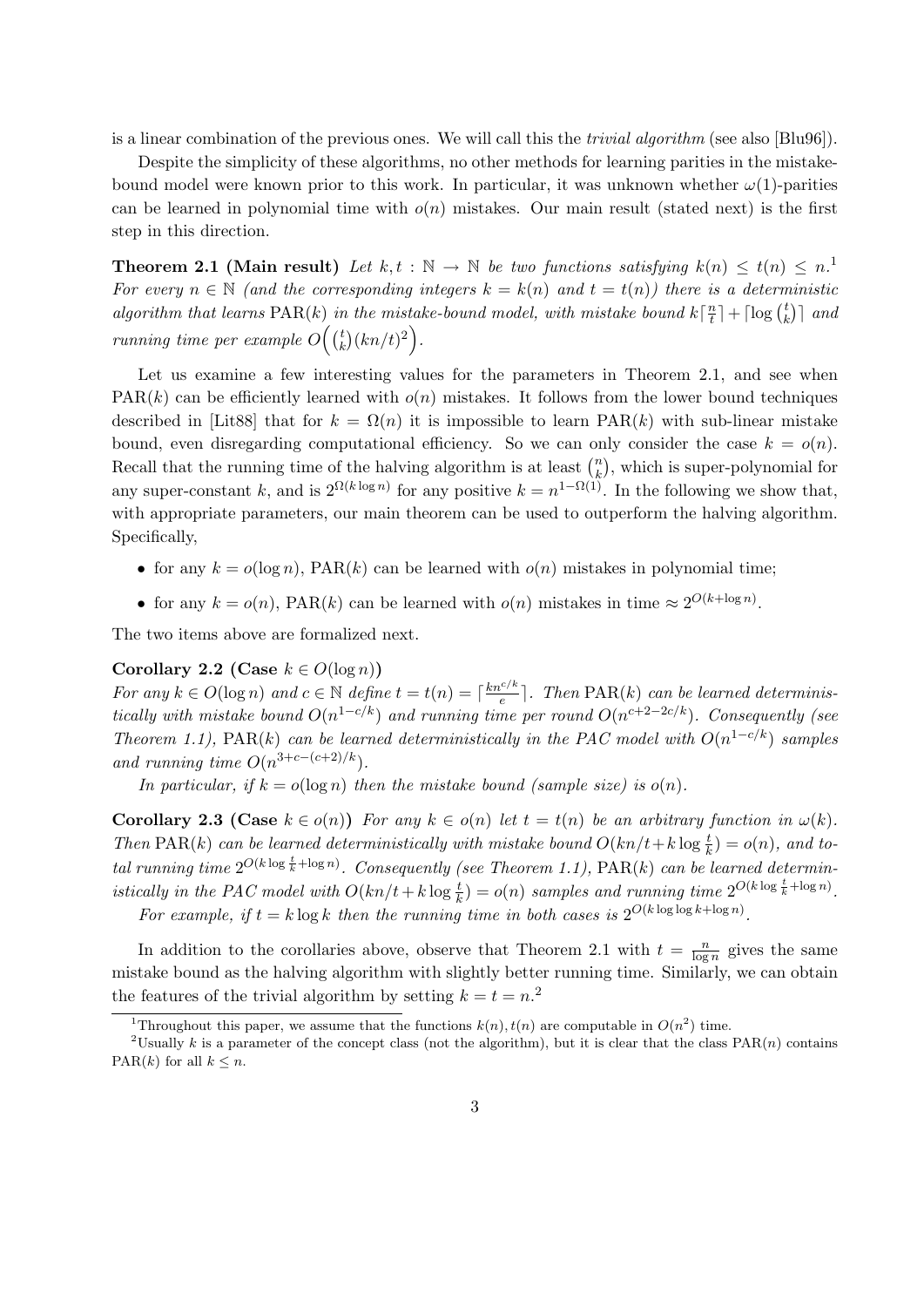### 2.1 Learning parities in the PAC model

In the PAC model, Klivans and Servedio [KS04] were the first to show non-trivial algorithms for learning parities with sample sets of sub-linear size. (The second item in the following theorem is attributed to Dan Spielman.)

### Theorem 2.4 ([KS04])

- 1. PAR(k) can be learned in the PAC model with  $O(n^{1-1/k} \log n)$  samples in time  $O(n^4)$ .
- 2. PAR(k) can be learned in the PAC model with  $O(k \log n)$  samples in time  $\widetilde{O}(n^{\lceil k/2 \rceil})$ .

Since our main theorem holds in the harder mistake-bound model, using a standard conversion techniques (see Theorem 1.1) it also implies results similar to those in Theorem 2.4, even with improved parameters. In particular, from Corollary 2.2 (with  $c = 1$ ) and Corollary 2.3 we get the following.

#### Theorem 2.5

- 1. PAR(k) can be learned in the PAC model with  $O(n^{1-1/k})$  samples in time  $O(n^{4-3/k})$ .
- 2. PAR(k) can be learned in the PAC model with  $o(n)$  samples in time  $\approx 2^{O(k + \log n)}$ .

In the first item, the number of samples required by our algorithm is improved by a factor of  $\log n$ , and the running time is improved by a factor of  $n^{3/k}$ . As for Item 2, our algorithm requires more than  $O(k \log n)$  samples (although still  $o(n)$ ), but its running time is reduced to  $\approx 2^{O(k + \log n)}$ , compared to the  $2^{\Omega(k \log n)}$  time required by both the halving algorithm and the algorithm from Item 2 of Theorem 2.4. In addition to these features, our algorithms are deterministic whereas the algorithms from [KS04] are probabilistic.

### 2.2 Extending Spielman's algorithm to the mistake-bound model

The second item in Theorem 2.4 brings down the running time of the halving algorithm to roughly  $O(n^{k/2})$ , while still using a sample set of optimal size (up to constant factors). It is natural to ask whether such an improvement is attainable in the mistake-bound model too. Our main result does not directly imply such an improvement; however, using similar ideas it is possible to extend Item 2 of Theorem 2.4 to the mistake-bound model as well. Specifically, the following theorem is proved in Section 4.

**Theorem 2.6** PAR(k) can be learned in the mistake-bound model with mistake bound  $O(k \log n)$ and maximum running time per round  $O(n^{\lceil k/2 \rceil})$ .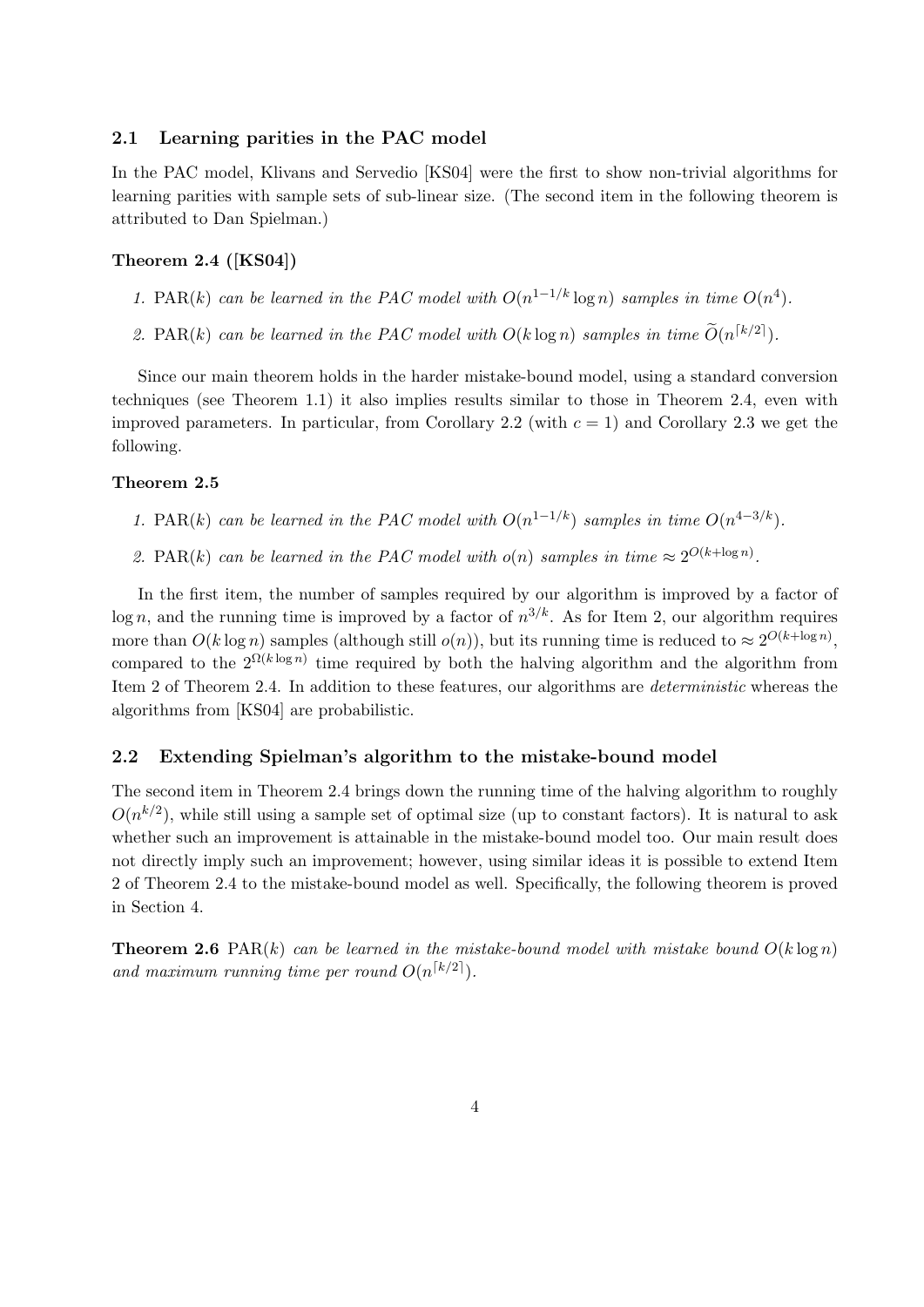### 3 Proof of Theorem 2.1

The algorithm from Theorem 2.1 is based on an idea that was recently used by Alon, Panigrahy and Yekhanin, who gave elegant deterministic algorithms for approximating the Nearest Codeword and Remote Point problems (see [APY08] for details). First we outline the main idea in this algorithm, and then provide its formal description together with the proof.

### 3.1 Informal description of the algorithm

Recall that, in the halving algorithm, a set  $H$  of candidate parity functions is maintained, and given an example x, the prediction of the learner is  $majority\{h(x) : h \in \mathcal{H}\}\)$ . The problem with this method is that for any  $k = \omega(1)$ , the initial set  $\mathcal{H} = \text{PAR}(k)$  is of super-polynomial size, and we have no efficient algorithm to compute the majority vote.

In order to overcome this problem, we use a special set of affine spaces that enables a compact representation of (a superset of) the candidate parity functions, while at the same time enabling efficient approximation of their majority vote, for any example  $x$ . Specifically, our learning algorithm begins by obtaining a set of affine spaces  $N_1, N_2, \ldots \subseteq \{0,1\}^n$ , at least one of them containing the target parity function  $f$ . In every step of the the learning process, these sets of affine spaces are updated according to the response given by the teacher. The way these updates are performed guarantees:

- the running time is polynomial in n and linear in the number of affine spaces  $N_i$ ;
- after every mistake, some sets  $N_i$  get shrunk, so that the quantity  $\sum_i |N_i|$  is at least halved (this is ensured by approximating the majority vote);
- the target function  $f$  is never removed from any  $N_i$ .

Since  $\sum_i |N_i| \geq |\bigcup_i N_i|$ , after at most a logarithmic (in  $\sum_i |N_i|$ ) number of mistakes the target function f is the only element left in  $\bigcup_i N_i$ , and hence f is learned.

### 3.2 Formal description and proof of Theorem 2.1

Define  $S \subseteq 2^{[t]}$  as  $S = \{s \subseteq [t] : |s| = k\}$ , hence  $|S| = {t \choose k}$  $k \choose k$ . Let  $\pi = C_1, \ldots, C_t$  be an arbitrary partition of  $\{e_1, e_2 \ldots, e_n\}$  (the standard basis for  $\{0, 1\}^n$ ) into t equally (up to  $\pm 1$ ) sized parts. For every  $s \in S$  we define the linear subspace  $M_s = \text{span}(U_s)$ , where  $U_s$  is a set of unit vectors defined as

$$
U_s \triangleq \bigcup_{i \in S} C_i.
$$

That is,  $M_s$  consists of all binary vectors whose non-zero entries are in the parts that belong to s. Notice that for every  $s \in S$ ,  $M_s$  is a span of at most  $k\left\lceil \frac{n}{t}\right\rceil$  $\frac{n}{t}$  vectors, and hence

$$
|M_s| \le 2^{k\lceil n/t \rceil}.
$$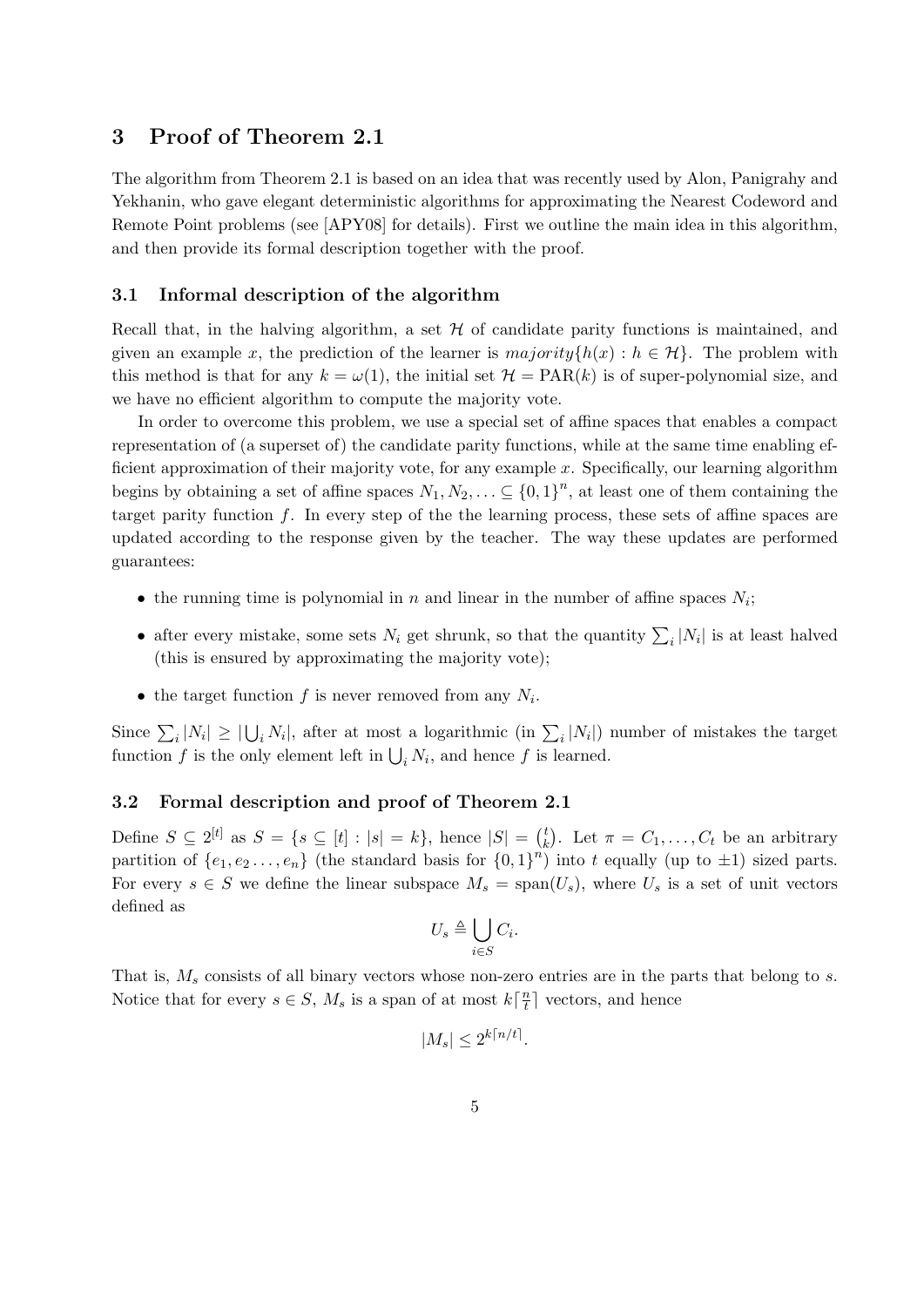#### Proposition 3.1

- 1. Every  $f \in \{0,1\}^n$  with  $|f| \leq k$  is contained in  $\bigcup_{s \in S} M_s$ ; this follows from the fact that every set of k unit vectors is contained in the union of some d subsets  $C_{i_1}, \ldots, C_{i_d}$  in the partition  $\pi$ , where  $d \leq k$ . Let  $s \subseteq [t]$ ,  $|s| = k$  be a set that contains  $i_1, \ldots, i_d$ . Then  $f \in M_s$ .
- 2.  $|\bigcup_{s\in S} M_s| \leq \sum_{s\in S} |M_s| \leq {t \choose k}$  $\binom{t}{k} 2^{k\lceil n/t \rceil}.$
- 3. Let  $\ell = k \lceil \frac{n}{t} \rceil$  $\frac{n}{t}$ . For every affine space  $N \subseteq \{0,1\}^{\ell}$ ,  $x \in \{0,1\}^{\ell}$  and  $z \in \{0,1\}$ , we define the affine space  $N(x, z) \triangleq \{y \in N : \langle y, x \rangle = z \mod 2\}$ . Given  $x \in \{0, 1\}^{\ell}, z \in \{0, 1\}$  and a representation for N as a system  $Lin^N \in \{0,1\}^{\ell \times \ell+1}$  of independent linear equations in triangular form, the corresponding representation of  $N(x, z)$  (and the cardinality  $|N(x, z)|$ ) can be computed in time  $O(\ell^2)$ . This is done by adding  $x' = x \sqcup z \in \{0,1\}^{\ell+1}$  to  $Lin^N$ and performing only one step of the Gaussian elimination procedure. Namely,  $XOR$ -ing  $x'$ (one-by-one) with the equations  $y \in Lin^N$  that have more leading zeroes than x'. Notice that this procedure has three possible outcomes: (i) x' is inconsistent with  $Lin<sup>N</sup>$ , and hence  $|N(x,z)|=0$ ; (ii) x' is a linear combination of equations in Lin<sup>N</sup>, and hence  $|N(x,z)|=|N|$ ; (iii) x' is linearly independent of  $Lin^N$ , and hence  $|N(x, z)| = |N|/2$ .
- 4. Let  $\{N_s : s \in S\}$  be a family of affine subspaces of  $\{0,1\}^n$ . The equality  $|N_s(x,0)|+|N_s(x,1)| =$ | $N_s$ | holds for any  $s \in S$  and  $x \in \{0,1\}^n$ . This implies that for any  $x \in \{0,1\}^n$  there exists  $z \in \{0,1\}$  for which  $\sum_{s \in S} |N_s(x,z)| \geq \frac{1}{2} \sum_{s \in S} |N_s|$ .

The learner proceeds as follows:

#### Initialization:

Obtain a system of equations describing each of the linear spaces  $M_s$  as defined above; and then initialize the affine spaces  $N_s = M_s$  for all  $s \in S$ .

On example  $x \in \{0,1\}^n$ :

Compute  $n_0 = \sum_{s \in S} |N_s(x, 0)|$  and  $n_1 = \sum_{s \in S} |N_s(x, 1)|$ . Let  $l' \in \{0, 1\}$  be a value that satisfies  $n_{l'} \geq n_{1-l'}$ . Output  $l'$ .

On answer  $l = \langle f, x \rangle$ :

Update  $N_s := N_s(x, l)$  for each  $s \in S$ .

First notice that the invariant  $f \in \bigcup_{s \in S} N_s$  holds at any stage of the learning algorithm. Initially it holds by Item 1 of Proposition 3.1, and every time the algorithm shrinks the sets  $N_s$ , only elements that are not equal to  $f$  are removed.

Since all the subspaces  $N_s$  contain vectors of Hamming weight at most  $\ell = k\lceil \frac{n}{t} \rceil$  $\frac{n}{t}$ , we can treat them as linear subspaces in  ${0,1}^{\ell}$  by truncating all their irrelevant coordinates. In addition, for any  $N_s$ , an example  $x \in \{0,1\}^n$  can be truncated to the corresponding  $\ell$ -bit vector by removing all the irrelevant coordinates (with respect to  $N_s$ ). Making this observation, the bound on the running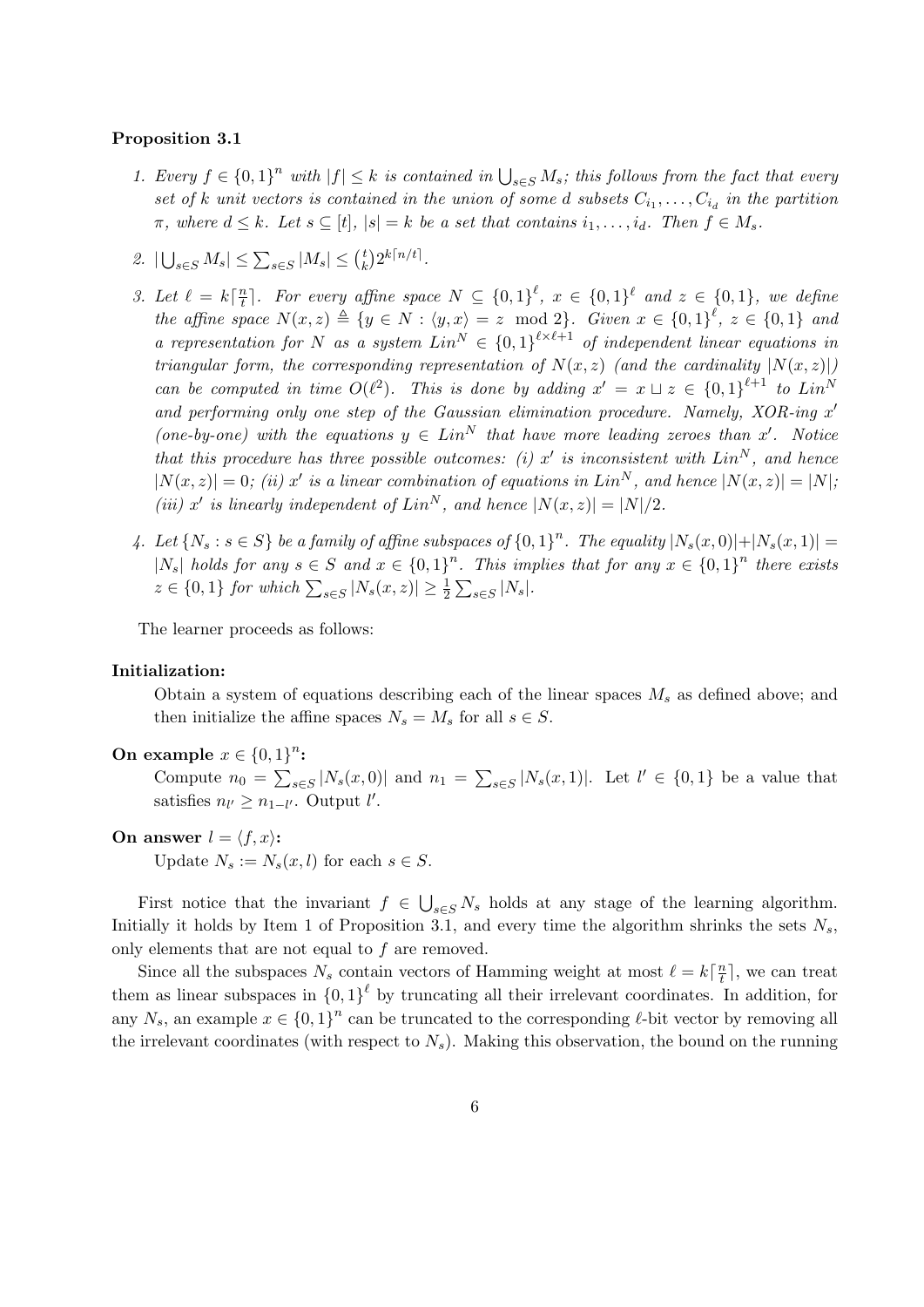time (per round) of the algorithm now follows from Item 3 of Proposition 3.1 and the fact that  $|S| \leq {t \choose k}$  $\binom{t}{k}$ .

Finally, we have to show that the number of mistakes that the learner makes is bounded by  $k\left\lceil\frac{n}{t}\right\rceil$  $\left\lfloor \frac{n}{t} \right\rceil + \lceil \log \left( \frac{t}{k} \right) \rceil$  $\binom{t}{k}$ . Notice that by the definition of the output value l' and Item 4 of Proposition 3.1, every time the learner makes a mistake the quantity  $\sum_{s\in S} |N_s|$  reduces by a factor of at least 2. Since at every step  $0 < |\bigcup_{s \in S} N_s| \le \sum_{s \in S} |N_s|$ , and since initially we started with  $\sum_{s \in S} |N_s|$  $\sum_{s\in S}|M_s|\leq {t\choose k}$  $\binom{t}{k} 2^{k\lceil n/t \rceil}$  (see Item 2 of Proposition 3.1), after at most  $\log \left( \sum_{s \in S} |M_s| \right) \leq k \lceil \frac{n}{t} \rceil$  $\frac{n}{t}$  +  $\lceil \log \left( \frac{t}{k} \right) \rceil$  $\binom{t}{k}$  mistakes the size of  $\bigcup_{s\in S} N_s$  will decrease to 1, which by the invariant above will imply that  $\bigcup_{s\in S} N_s = \{f\}$ , and the learner will no longer make any errors.

### 4 Proof of Theorem 2.6

In this section we show how Spielman's algorithm from [KS04], which improves the running time of the halving algorithm to roughly  $O(n^{k/2})$ , extends to the mistake-bound model.

**Theorem 2.6** PAR(k) can be learned in the mistake-bound model with mistake bound  $O(k \log n)$ and maximum running time per round  $O(n^{\lceil k/2 \rceil})$ .

**Proof.** Let  $A = PAR([k/2]) \times PAR([k/2])$ . Then  $|A| \in O(n^{k+1})$ . We can associate each element  $(p, q) \in A$  with the "parity-pair"  $p \oplus q$ ; each parity  $r \in \text{PAR}(k)$  will then correspond to several pairs in A, namely those such that  $r(x) = p(x) \oplus q(x)$  for all  $x \in \{0,1\}^n$ . Thus, we can view A as a multiset of k-parities (as well as a set of parity-pairs). The answer of a parity-pair  $(p, q)$  on x is defined as  $p(x) \oplus q(x)$ .

We will show that, given any input  $x$ , we can compute the majority vote of the answers of all parity-pairs in A that agree with all previous examples in  $O(n^{\lceil k/2 \rceil})$  time, effectively simulating the halving algorithm over the multiset A. This implies that the number of mistakes will be bounded by  $\log |A| = O(k \log n)$ .

In order to compute this majority, it is enough to know how many parity-pairs in  $A$  are consistent with all the examples seen so far and would output 0 for the new example (and how many of them would output 1). Assume we have been given the examples  $x = x_1, x_2, \ldots, x_{m-1} \in \{0,1\}^{n \times m-1}$ with answers  $y = y_1, y_2, \ldots, y_{m-1} \in \{0,1\}^{m-1}$ , together with thew new example  $x_m \in \{0,1\}^n$ , and we are required to output our prediction for  $f(x_m)$ , where f is the unkown parity function. Let  $a = y_1y_2...y_{m-1}$  be the m-bit vector that contains the answers to all previous  $m-1$  examples and whose last entry is 0 (representing that we are trying to count how many consistent parity-pairs would answer 0 for  $x_m$ ). Each parity  $p \in \text{PAR}([k/2])$  will give an answer for examples  $x_1, \ldots, x_{m-1}, x_m$ ; let  $v_p = p(x_1)p(x_2)\ldots p(x_m) \in \{0,1\}^m$  their concatenation. Consider the multiset  $V = \{v_p | p \in \text{PAR}([k/2])\}$ , and the multiset  $W_a = \{v_p + a | v_p \in V\}$  (where the '+' denotes bitwise addition mod 2). Sort the multiset  $V \cup W_a$  in, say, lexicographical order, keeping track of whether each vector comes from V or from  $W_a$ . For each range of (consecutive) equal elements in the sorted sequence  $V \cup W_a$  (corresponding to some vector  $c \in \{0,1\}^m$ ), count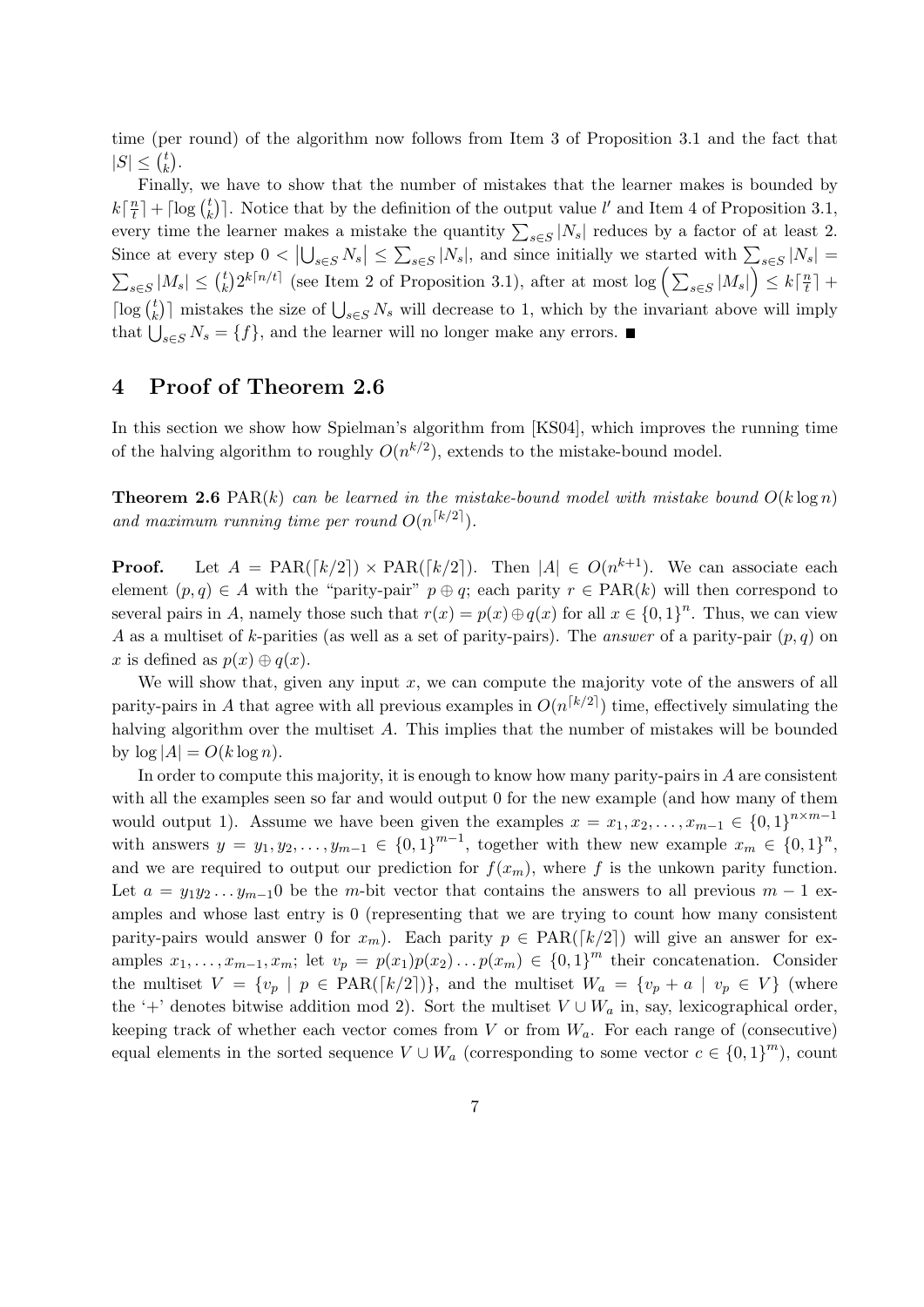how many of them are from V and how many are from  $W_a$ ; call these numbers r and s respectively. This means that there are exactly  $r + s$   $\lceil k/2 \rceil$ -parities  $p_1, p_2, \ldots, p_r, q_1, \ldots, q_s$  such that  $c = p_1(x) = p_2(x) = \ldots = p_r(x) = q_1(x) + a = q_2(x) + a = \ldots = q_s(x) + a$ , where  $p(x) \in \{0, 1\}^m$ denotes the answers of parity p on all examples, including the new one.

Thus, there are exactly rs pairs of parities in  $\text{PAR}([k/2])$  such that  $p(x) + q(x) = a$  and  $p(x) = c$ . For each range of equal elements in the sorted sequence  $V \cup W_a$ , we will find a possible value of c. Summing rs over all ranges of equal elements in the sorted sequence  $V \cup W_a$ , we obtain the number of pairs  $(p, q) \in A$  such that  $p(x) + q(x) = a$ . We can compute this in linear time by making one pass over the sorted sequence. We can similarly compute the number of parity-pairs consistent with previous examples that output 1, and then predict the bit that agrees with the majority of consistent parity-pairs.

For the implementation, note that we can go through all  $PAR([k/2])$  parities and compute their answers on  $x_m$  in  $O\left(\binom{n}{\lfloor k \rfloor}\right)$  $\binom{n}{\lfloor k/2 \rfloor}$  time (a naive implementation would give an additional factor of  $n$ , but this factor can be avoided with some care). Note also that before any example has been given, the sequence  $V \cup W_a$  can be regarded as a multiset of empty vectors, and is thus sorted; and given a new example, if we keep the multiset  $V \cup W_a$  corresponding to our answer from the previous round, we can update the sequence in  $O(|V|)$  time by performing one step of radix-sort, since it is already sorted with respect to the first  $m-1$  bits and we only need to sort it with respect to the newly computed bit (the answer of the parity to  $x_m$ ), which we can consider the most significant one.

Hence, the total running time per round is  $O(|V|) = O\left(\binom{n}{\lfloor k \rfloor}\right)$  $\binom{n}{\lfloor k/2 \rfloor}$ .

### 5 Concluding remarks

We developed new deterministic algorithms for learning parities in both the mistake-bound and the PAC models of learning. For the mistake-bound model we showed the first efficient algorithm that learns  $k$  parities for non-constant  $k$  while making sub-linear number of mistakes.

The mistake bound of our algorithm is still far from the optimal mistake bound that is achieved by the halving algorithm. It remains a major open problem whether parities can be learned attribute-efficiently in polynomial time. The halving algorithm is currently not efficient, but if P=NP it can be converted into one that runs in polynomial time, and has approximately the same mistake bound. Two possible lines of research remain open: either construct an efficient algorithm with improved mistake bound (ideally approaching the bounds of the halving algorithm), or show that the existence of such an algorithm is unlikely.

### References

[Ang88] Dana Angluin. Queries and concept learning. Mach. Learn., 2(4):319–342, 1988.